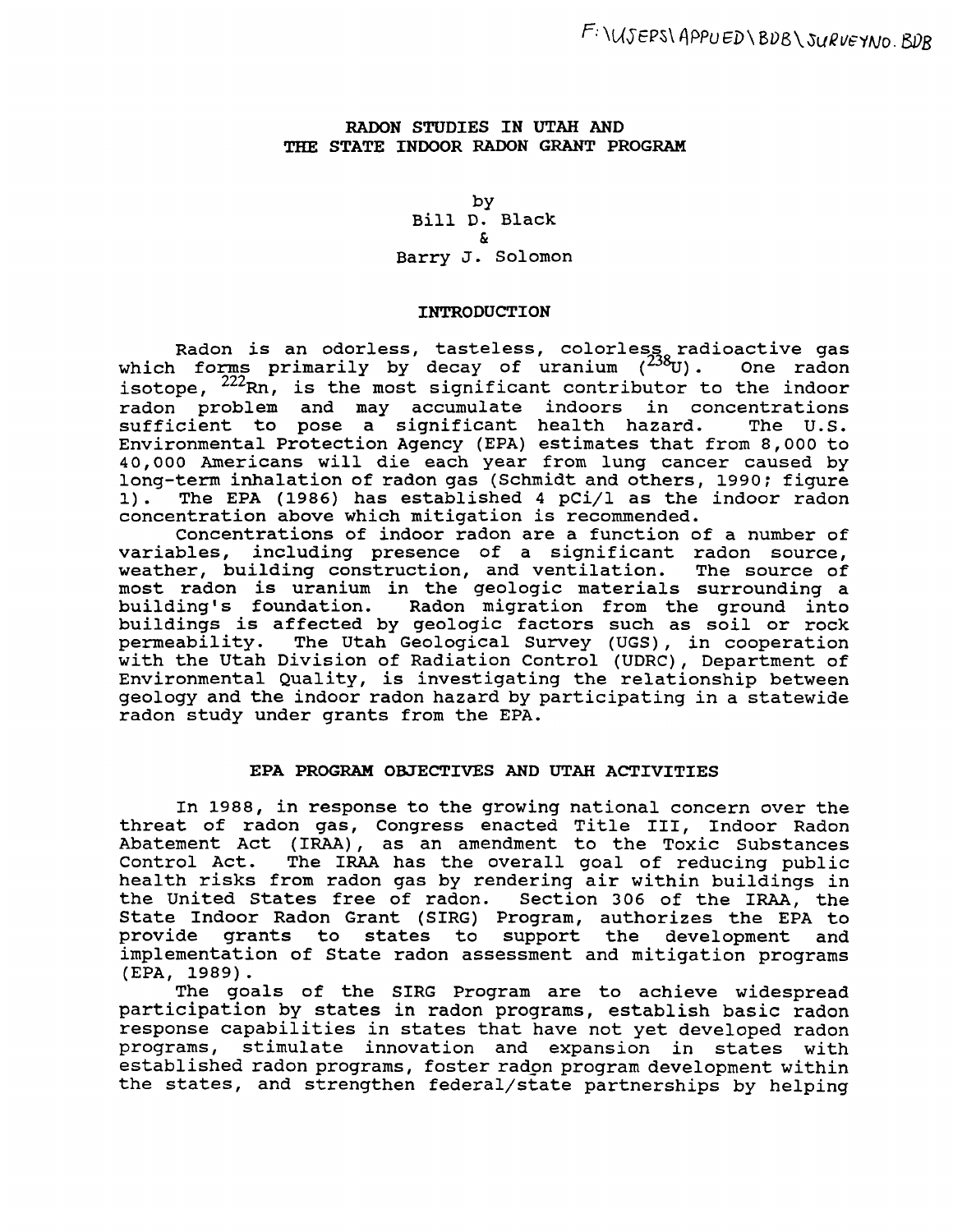states develop programs for communicating and reducing the radon risk beyond the life of the SIRG Program (EPA, 1989). All of these goals are considered equally important by the EPA for success of the program.

The SIRG Program is to be conducted over a period of 3 years. During the first grant year in utah (1990), two principal activities were conducted. The first activity, coordinated by the UDRC, involved soliciting volunteers from the Sandy and Provo areas to monitor their homes for indoor radon over a one-year period. A survey to assess indoor radon levels statewide, conducted by the UDRC in the fall of 1987, indicated that there were indoor radon levels in these cities higher than the statewide average (Sprinkel and Solomon, 1990). In the second activity, the UGS and University of Utah Research Institute (UURI) conducted a detailed geologic study of the factors that influence indoor radon concentrations by reinterpretation of National Uranium Resource Evaluation (NURE) aerial radiometric data, collection of field radiometric data, and physical characterization of soils (Solomon and others, 1991). The first grant year provided valuable information required to examine the relationships between geology and elevated indoor radon levels, and developed geologic techniques for assessing radon hazard potential.

Second grant year activities, now in progress, include<br>detailed indoor radon surveys and radon-hazard-potential radon-hazard-potential investigations in the Ogden Valley and st. George areas, as well as an update of the statewide radon-hazard map. The Ogden Valley and st. George areas were identified by the UDRC as having indoor radon concentrations higher than the statewide average (Sprinkel and<br>Solomon, 1990). In these areas, the radon-hazard-potent In these areas, the radon-hazard-potential investigations will consist of collection of field radiometric data and physical characterization of soils. The statewide radon-hazard be updated by compiling outcrop data of uranium concentrations from the NURE program and other uranium resource studies, and will show which geologic units in the state have the highest potential as uranium source areas.

Planned for the third grant year, if funded, are a detailed indoor radon survey and radon-hazard-potential investigation of the Sevier Valley area, and a radon-hazard-potential investigation of part of the Weber River flood plain west of the Wasatch Range. The Sevier Valley area, from Richfield to Monroe, was also identified as having indoor radon levels higher than the statewide average<br>(Sprinkel and Solomon, 1990). The Weber River flood plain, a The Weber River flood plain, a populous and rapidly growing suburban area near Ogden, was selected due to a cluster of high indoor radon measurements, ranging from 10.9 pCi/1 in South Weber and 15.0 pCi/1 in Roy to 68.2 pCi/1 in Uintah (the highest value recorded in Utah) (Sprinkel and Solomon, 1990). The radon-hazard-potential investigations will be conducted in the same manner as the second grant year investigations.

## GEOLOGIC INVESTIGATIONS OF RADON-HAZARD POTENTIAL DURING THE FIRST GRANT YEAR

In 1990, the UGS investigated the radon-hazard potential of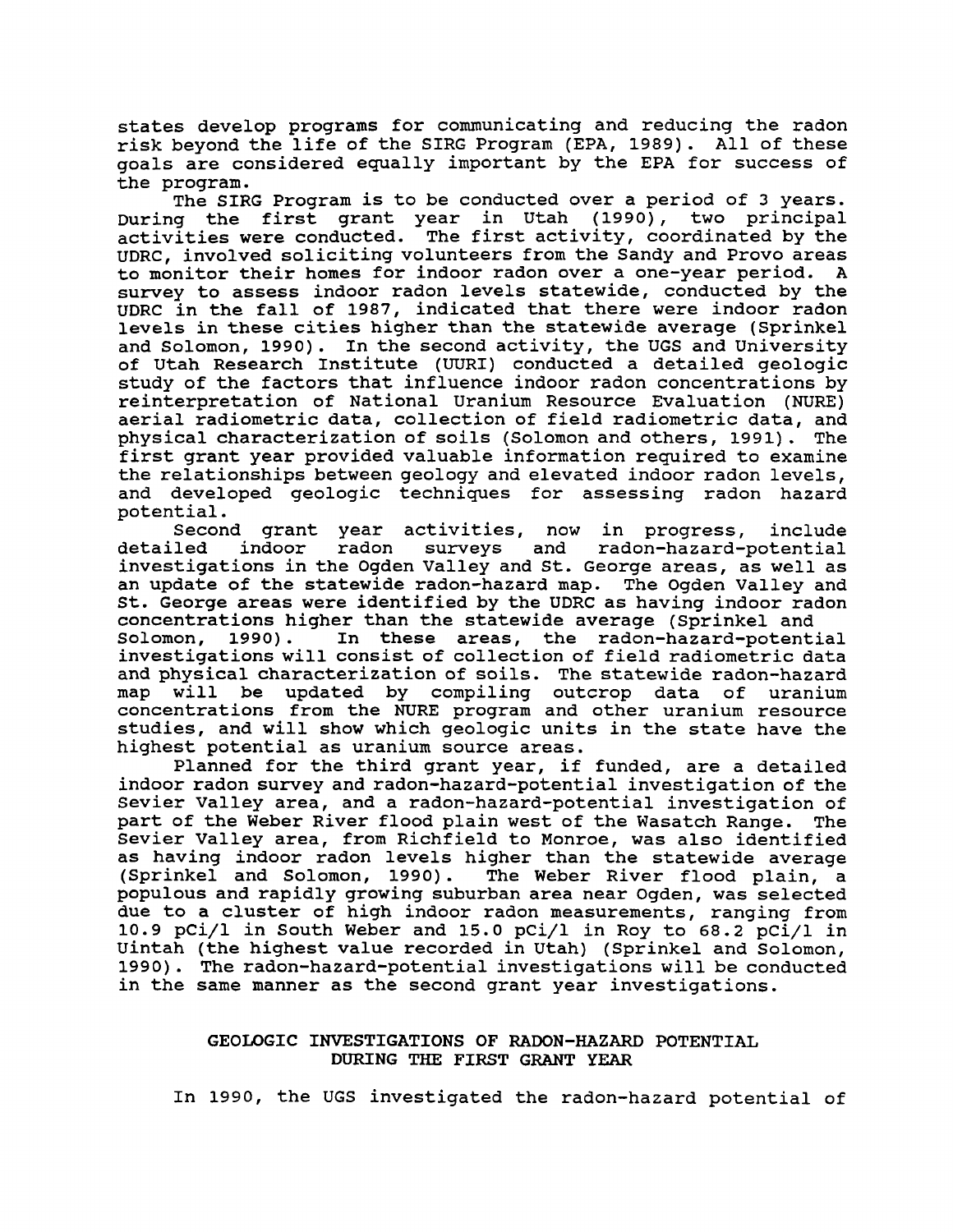the east Sandy and east Provo areas. The hazard potential was estimated by determining three geologic factors: (1) uranium content of soils, (2) concentration of radon in soil gas, and (3) depth to ground water (Solomon and others, 1991). Numerical scores were applied to each rating factor, and composite ratings were calculated to estimate the hazard potential for each major Quaternary (unconsolidated, basin-fill) geologic unit (Solomon and  $o$ thers, 1991). The objectives were: (1) to define geologic factors which influence radon distribution, (2) to establish rapid and inexpensive field techniques to delineate radon-hazard areas, and (3) to achieve more efficient testing and mitigation in existing construction, and hazard prevention in new construction by identifying hazard areas (Solomon and others, 1991). Airborne radiometric measurements were interpreted for the east Sandy area and adjacent Wasatch Range and field data were collected in both study areas.

The east Sandy study area is in southeastern Salt Lake County, extending from the mouth of Big Cottonwood Canyon on the north to Draper on the south, and from approximately state street on the west to the Wasatch Range on the east (figure 2). The average indoor radon level in the east Sandy study area is 3.2 pCi/I, with 17 percent of measurements greater than 4 pCi/1 (Solomon and others, 1991).

The Wasatch fault zone separates unconsolidated deposits in Salt Lake Valley from bedrock in the Wasatch Range. The valley is underlain by a complex sequence of unconsolidated Quaternary alluvial, deltaic, lacustrine, and eolian basin-fill deposits (Personius and Scott, 1990). Although a wide variety of bedrock types occur in the Wasatch Range east of Sandy, only some lithologies have the potential to provide source material with elevated uranium levels to the Quaternary deposits in the study<br>area. They are: (1) Oligocene granitic rocks of the Little They are: (1) Oligocene granitic rocks of the Little Cottonwood, Alta, and Clayton Peak stocks (Crittenden, 1976) *i* and (2) Precambrian metamorphic rocks, including the Mineral Fork Formation (Condie, 1967). Quartzite, shale, and slate of the Precambrian Big Cottonwood Formation (James, 1979) has low uranium levels. Ground water occurs at depths greater than 50 feet (15 m) in the eastern part of the study area, but is less than 10 feet (3 m) deep to the west (Anderson and others, 1986b).

The east Provo study area is in utah County, extending from Orem on the north to Provo on the south, and from approximately Interstate 15 on the west to the Wasatch Range on the east (figure<br>2). The average indoor radon level within the east Provo study The average indoor radon level within the east Provo study area is 2.6 pCi/l, with 12 percent of the measurements greater than 4 pCi/l (Sprinkel and Solomon, 1990). Although the indoor radon level in this study area is lower than the statewide average, Sprinkel and Solomon (1990) demonstrated that the east Provo area does contain anomalous areas with indoor radon levels in excess of the statewide average.

Like the east Sandy study area, the Wasatch fault zone separates unconsolidated deposits in utah Valley from the bedrock in the Wasatch Range. The study area is underlain by Quaternary sediments similar in origin to those of east Sandy (Machette, 1989). Bedrock with the potential to provide source material with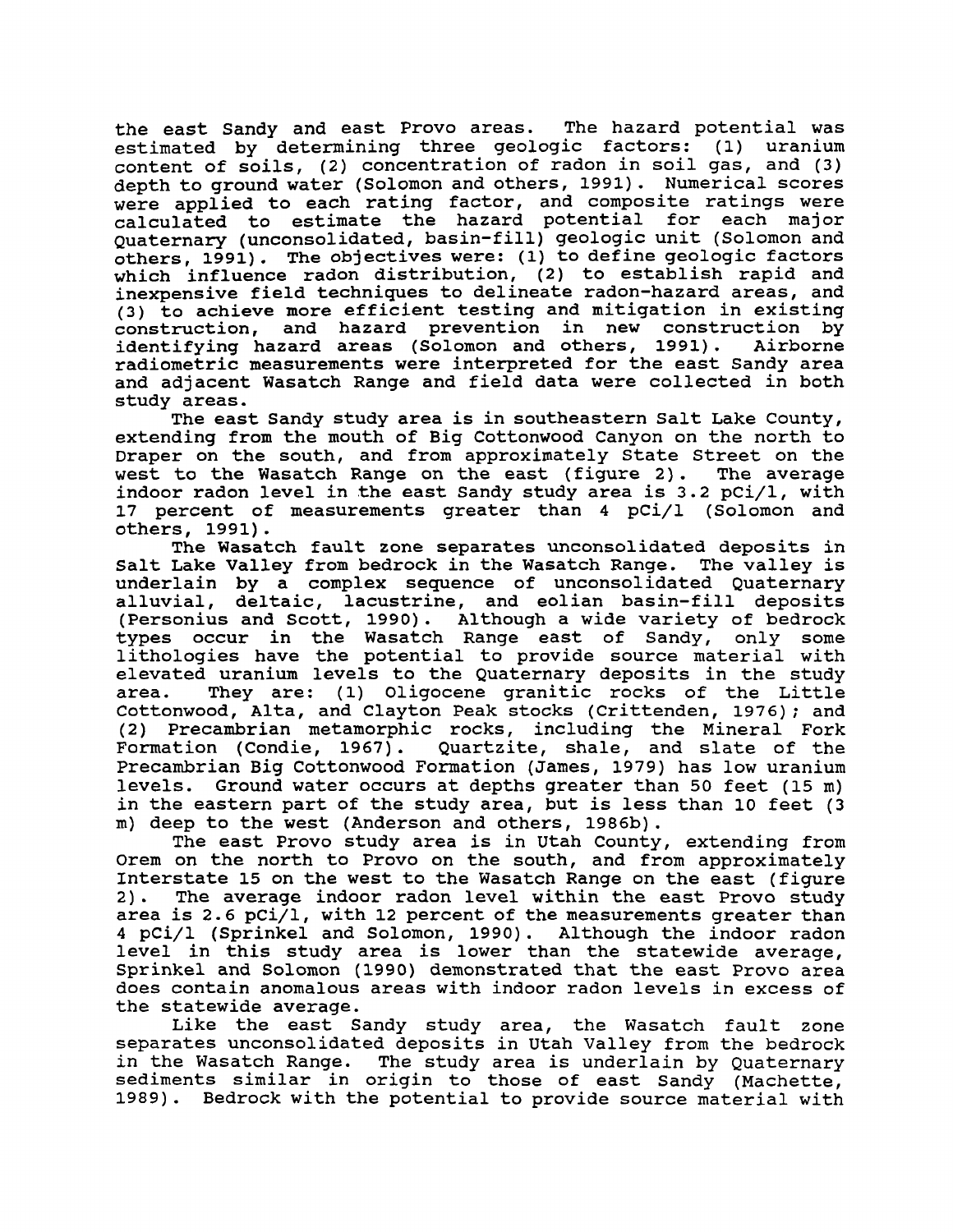elevated uranium levels to the unconsolidated deposits in the valley includes: (1) the Pennsylvanian to Mississippian Manning Canyon Shale, a dark shale that underlies much of the range front, and (2) diamictite of the Precambrian Mineral Fork Formation, which underlies the drainage basins of Rock and Slate Canyons (Baker, 1964, 1972, 1973). Limestone and quartzite of the pennsylvanian and Permian oquirrh Formation transported from the interior of the Wasatch Range by drainage through Provo Canyon has low uranium levels. Ground water occurs at depths greater than 50 feet (15 m) to the east, but is less than 10 feet (3 m) deep to the west (Anderson and others, 1986a).

The airborne radiometric survey completed under the NURE<br>program delineates large areas of high surface uranium large areas of high surface uranium concentrations, which also serves as an indicator of areas that may have a potential indoor radon hazard (Duval and Otton, 1990). A contour map of equivalent uranium (eU) was generated by UURI from data compiled from the NURE radiometric survey for a part of the Salt Lake City 1:250,000 quadrangle, which covers the east Sandy study area (Solomon and others, 1991; figure 3). The average study area (Solomon and others, 1991; figure 3). uranium concentration for the entire quadrangle is 1.65 parts per million (ppm) (EG&G Geometrics, 1979). The map shows three anomalous areas of uranium concentrations greater than 3.2 ppm. Area A is in the east Sandy study area and is associated with high indoor radon levels in the Sandy area. Anomalies with high uranium values (B and C) in the Wasatch Range east of anomaly A are located over the granitic stocks of Little Cottonwood, Alta, and Clayton

Peak.

Field data were collected from both the east Sandy and east Provo areas. Four types of field data were collected during the study: (1) gamma-ray spectrometry, (2) levels of radon in soil gas, (3) soil moisture and density, and (4) soil texture (Solomon and others, 1991). Gamma-ray spectrometry determines the concentration of radioactive parent material in the soil available for decay into radon gas. The level of radon in soil gas measures the amount of<br>radon available for migration into buildings. Soil moisture, radon available for migration into buildings. density, and texture all affect the mobility of radon gas.

Gamma-ray spectrometry showed that average uranium levels were significantly higher in the east Sandy area (5.6 ppm) than the east Provo area (2.6 ppm) (Solomon and others, 1991). In east Sandy, the highest average uranium levels (7.1 ppm) were found in upper Pleistocene sand and gravel of the Provo (regressive) shorelines of the Bonneville lake cycle (Solomon and others, 1991). High levels (6.9 ppm) were also found in the upper Pleistocene gravelly alluvium of terraces graded to the Provo shoreline near Little<br>Cottonwood Canyon. In east Provo, the highest average uranium In east Provo, the highest average uranium levels (3.1 ppm) were found in upper Pleistocene lacustrine gravel of the Bonneville (transgressive) shoreline (Solomon and others, 1991) .

Measurement of radon in soil gas showed that average levels of radon were also higher in east Sandy (528 pCi/l) than in east Provo (449 pCi/l) (Solomon and others, 1991). In east Sandy, the highest average levels of radon in soil gas (641 pCi/l) were found in the upper Pleistocene terrace deposits noted above (Solomon and others, 1991). In east Provo, the highest levels of radon in soil gas (679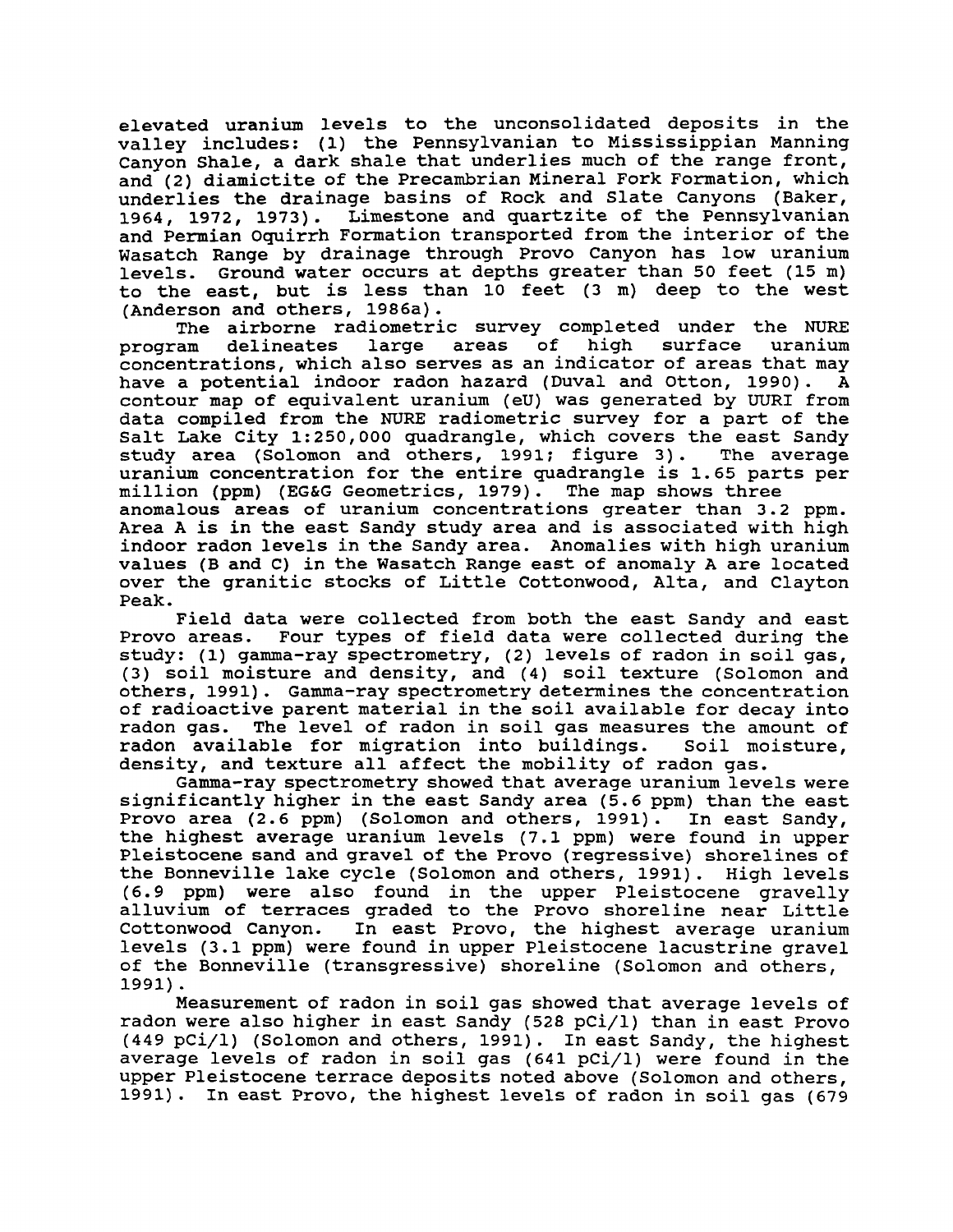pCi/l) were found in middle Holocene to upper Pleistocene alluvial fans (Solomon and others, 1991).

Once radon gas is formed, it can migrate into buildings<br>through the soil. The rate of migration depends on soil The rate of migration depends on soil permeability, which is affected by moisture content, density, and soil texture. Soil in east Sandy is generally gravelly sand, and is more permeable than the gravelly loam of the east Provo area (Solomon and others, 1991). Because pore water effectively traps radon and inhibits movement through the soil, low water content above the ground-water table facilitates the movement of radon. This phenonemon is graphically illustrated in east Sandy where Quaternary units high in uranium, but with shallow ground water, have low levels of soil gas (Solomon and others, 1991).

The relative radon-hazard potential of geologic units *in* the east Sandy and east Provo areas was estimated by three factors: (1) soil uranium concentration, (2) concentration of radon in soil gas,<br>and (3) ground-water level (Solomon and others, 1991). Each and (3) ground-water level (Solomon and others, 1991). geologic unit was assigned a hazard rating using a numerical rating scheme based on the field data. Using this hazard rating, radonhazard-potential maps for the east Sandy and east Provo areas were constructed (figures 4 and 5). For a discussion of the methodology used consult Solomon and others (1991).

In both study areas, geologic units with the highest hazard rating were upper Pleistocene lacustrine sediments related to the transgressive phase of the Bonneville lake cycle, as well as younger deposits overlying the transgressive units (Solomon and others, 1991). However, the hazard rating is not indicative of However, the hazard rating is not indicative of actual indoor radon levels because a quantitative relationship does not exist between factors measured in the field and indoor radon. Factors not considered include building construction techniques, lifestyle, and weather, all of which can strongly affect indoor<br>radon levels. Small localized areas of higher or lower indoor Small localized areas of higher or lower indoor radon levels may still occur.

The indoor radon hazard potential of geologic units in the east Sandy and east Provo areas reflects common depositional patterns and physical conditions. Such patterns and conditions, as well as the techniques used to identify them, are applicable to identification of other indoor radon hazard areas along the Wasatch Front.

In east Sandy, drainage from Little Cottonwood Canyon transported material derived from Oligocene granitic rocks with relatively high uranium content to the Little Cottonwood delta at both the Bonneville (transgressive) and Provo (regressive) levels (Solomon and others, 1991; figure 6). Material transported through Big Cottonwood Canyon to the Big Cottonwood delta is relatively deficient in uranium, but is also derived in part from Oligocene granitic rocks and Precambrian metamorphic rocks with higher Below the Provo (regressive) level, sediments are not well drained and a significant part of radon gas at this level migrates with shallow ground water rather than with soil gas.

In east Provo, uranium-enriched sediment was derived from the Mineral Fork Formation and Manning Canyon Shale, transported locally through Rock and Slate Canyons and deposited at the Bonneville (transgressive) level along the range front (Solomon and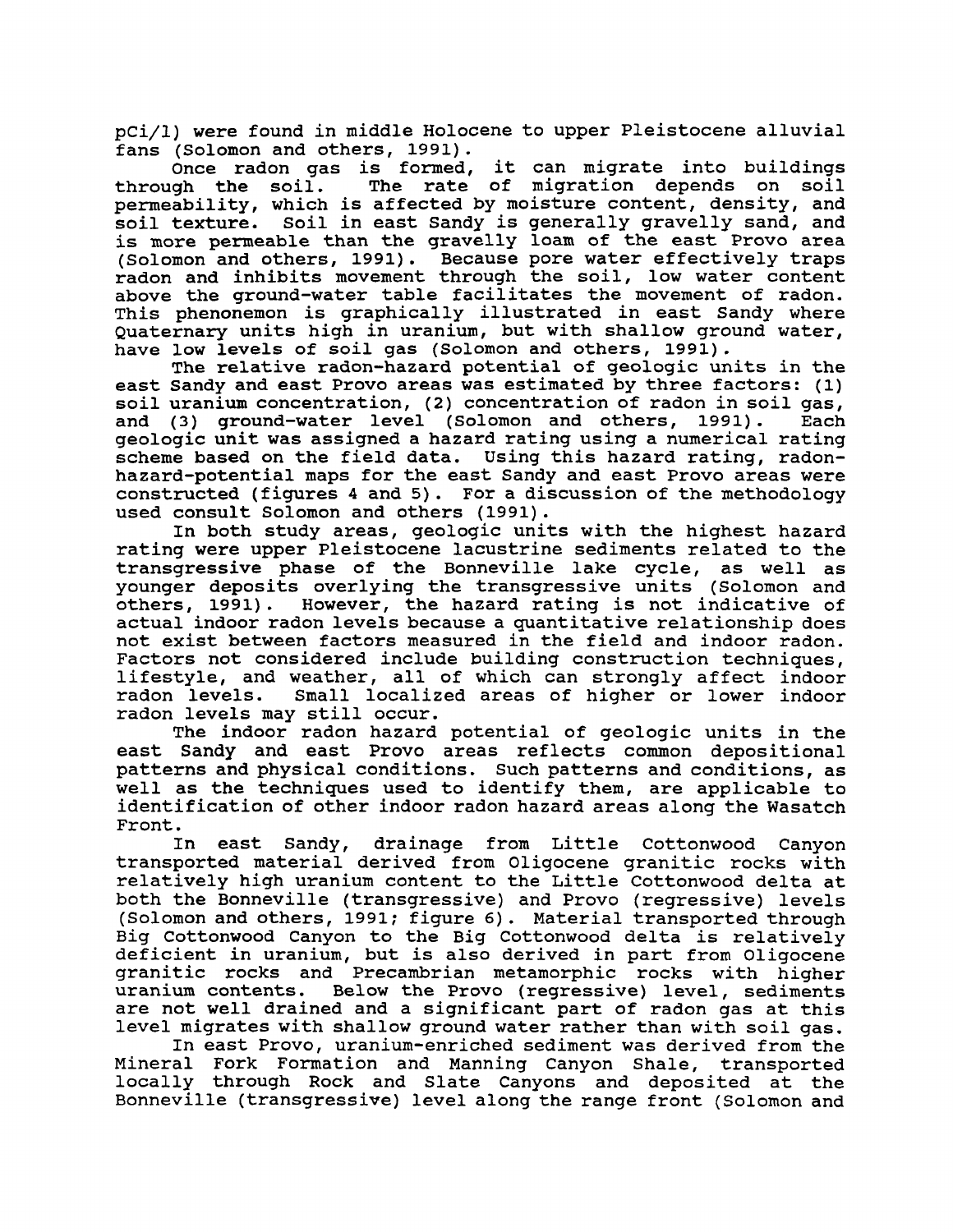others, 1991; figure 7). Material derived from the Oquirrh Formation, transported through Provo Canyon and deposited on the Provo River delta, is deficient in uranium. As in east Sandy, the units with the highest potential for an indoor radon hazard are well-drained sediments that allow soil gas migration rather than migration with shallow ground water. Lower uranium levels in east Provo compared to east Sandy reflect the differences in source material.

## GEOLOGIC INVESTIGATIONS OF RADON-HAZARD POTENTIAL DURING THE SECOND GRANT YEAR

In 1991, the UGS investigated the radon-hazard potential of the Ogden valley and st. George basin. Three geologic factors were used to estimate the radon hazard potential of these areas: (1) uranium content of soils, (2) soil permeability, and (3) depth to ground water. Unlike the first grant-year investigations, soil gas concentration has been replaced by soil permeability as a factor in determining the hazard potential, because permeability is a primary factor whereas soil gas concentration is derivative and depends on primary geologic factors. However, because the field work and However, because the field work and analysis of data is not complete at this time, no hazard ratings have been assigned and the hazard potential of these areas is not yet determined.

The Ogden Valley study area is in Weber County, about 12 miles (19 km) east of Ogden, and includes the towns of Huntsville, Liberty, and Eden (figure 8). Indoor radon levels in the Ogden Valley area range from 2.1 pCi/1 to 17.6 pCi/1 (Sprinkel and solomon, 1990). Only four indoor radon levels from the statewide radon survey were measured in Ogden Valley: two were higher than 4 pCi/1 (Sprinkel and Solomon, 1990).

Ogden Valley is a northwest-trending valley east of the Wasatch Range front, and is bounded on the east and west by faults that dip toward the valley (Leggette and Taylor, 1937). The valley is underlain by a thick sequence of sedimentary basin-fill deposits that have accumulated since early Tertiary time (Lofgren, 1955). Bedrock lithologies in the Wasatch Range surrounding Ogden Valley with a potential to provide source material with elevated levels of uranium are: (1) the Tertiary Norwood Tuff, which underlies many of the western and southwestern slopes bordering the valley, and (2) argillite weathered from the Precambrian Inkom, Kelley Canyon, and Maple Canyon Formations and transported to the valley by drainage through the North Fork, Middle Fork, and south Fork of the Ogden River (Crittenden, 1972; Crittenden and Sorensen, 1979). Ground water occurs at depths greater than 50 feet (15 m) around the edges of the valley, but is less than 10 feet ( 3 m) in much of the valley interior.

Three types of field data were collected in Ogden Valley: (1) gamma-ray spectrometry, (2) levels of radon in soil gas, and (3) soil texture. Gamma-ray spectrometry showed that uranium concentrations were higher in the north and west part of Ogden Valley (figure 9). High uranium levels occurred generally in Quaternary alluvial sediments derived from bedrock with elevated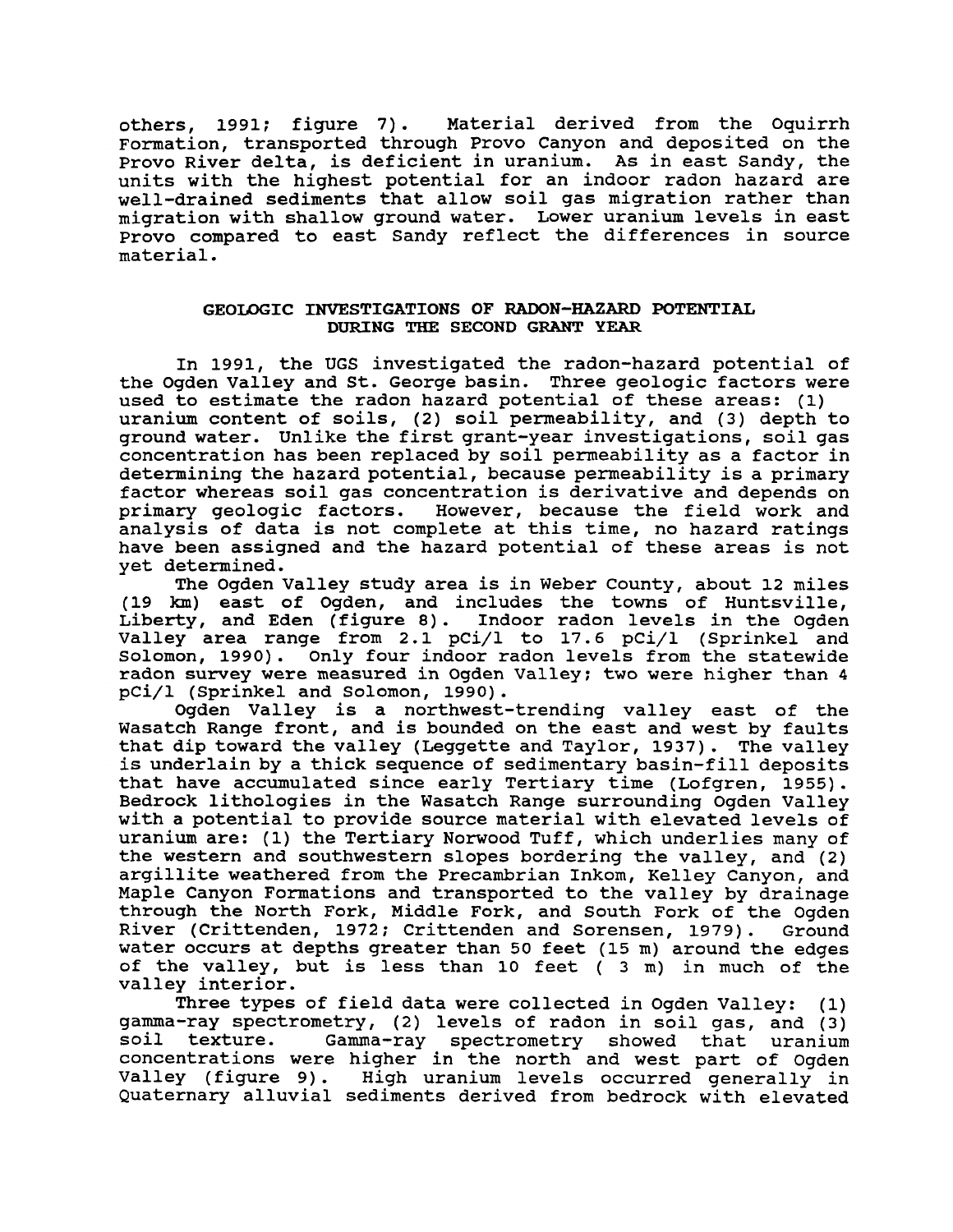uranium levels (Lowe, in prep.). High soil-gas measurements occurred generally in uranium-rich, permeable, and well-drained alluvial sediments. Preliminary data analysis indicates that the potential for elevated indoor radon levels in the Ogden Valley is highest in the northwestern part of the valley, north and west of Liberty, and is lowest to the southeast, east of Huntsville.

The st. George study area is in Washington County, and includes Santa Clara, Middleton, Washington, Bloomington, and st. George (figure 10). Indoor radon levels ranged from 0.8 pCi/l to 6.2 pCi/1 (Sprinkel and Solomon, 1990). Like Ogden Valley, only four indoor radon levels were measured in the statewide survey in the st. George area; one was greater than 4 pCi/1 (Sprinkel and Solomon, 1990).

The st. George basin is centered on the confluence of the virgin and Santa Clara Rivers. Population centers lie in the river valleys, which are underlain by Quaternary alluvium. Bedrock units with the potential to provide source material with elevated levels of uranium are: (1) the Triassic Moenave Formation, which was mined for uranium in the nearby Silver Reef mining district, (2) the Triassic Chinle Formation, a prolific producer of uranium ore in utah, and (3) the Triassic Moenkopi Formation (Doelling, 1974). These units crop out over a large area in the southern part of the study area and alluvium derived from them has uranium levels of up to 4.7 ppm. Distribution of uranium in alluvium derived from these bedrock sources is governed by Quaternary sedimentation patterns. The Navajo Sandstone of Jurassic age is common to the north part of the study area and is exceptionally deficient in uranium, with levels generally below 1.5 ppm.

Field data collected in the st. George area included 1) gammaray spectrometry, 2) levels of radon in soil gas, and 3) soil texture. Airborne radiometric surveys of the area, conducted for the NURE program, indicate that the st. George basin has low average apparent uranium concentrations. resolution of these surveys is insufficient to detect localized concentrations of uranium, ground-based gamma-ray spectrometry will determine the detailed distribution of uranium in the area. field data, combined with evaluation of ground-water depth and distribution of surficial geologic units, will be used to evaluate the radon-hazard potential of the st. George basin.

## GEOLOGIC INVESTIGATION OF RADON-HAZARD POTENTIAL DURING THE THIRD GRANT YEAR

In 1992, the UGS plans to investigate the radon hazard potential of the Sevier Valley area and Weber River flood plain, using techniques similar to those used in the Ogden Valley and st. George study areas.

The Sevier Valley study area is in Sevier County and includes Monroe, Joseph, Richfield, and Sevier. Indoor radon levels in the Sevier Valley area ranged from 0.8 pCi/l to 22.4 pCi/l, with 35 percent of the measurements greater than 4 pCi/l (Sprinkel and Solomon, 1990). Geologic units with the potential to provide source material with elevated levels of uranium to the source material with elevated levels of uranium to the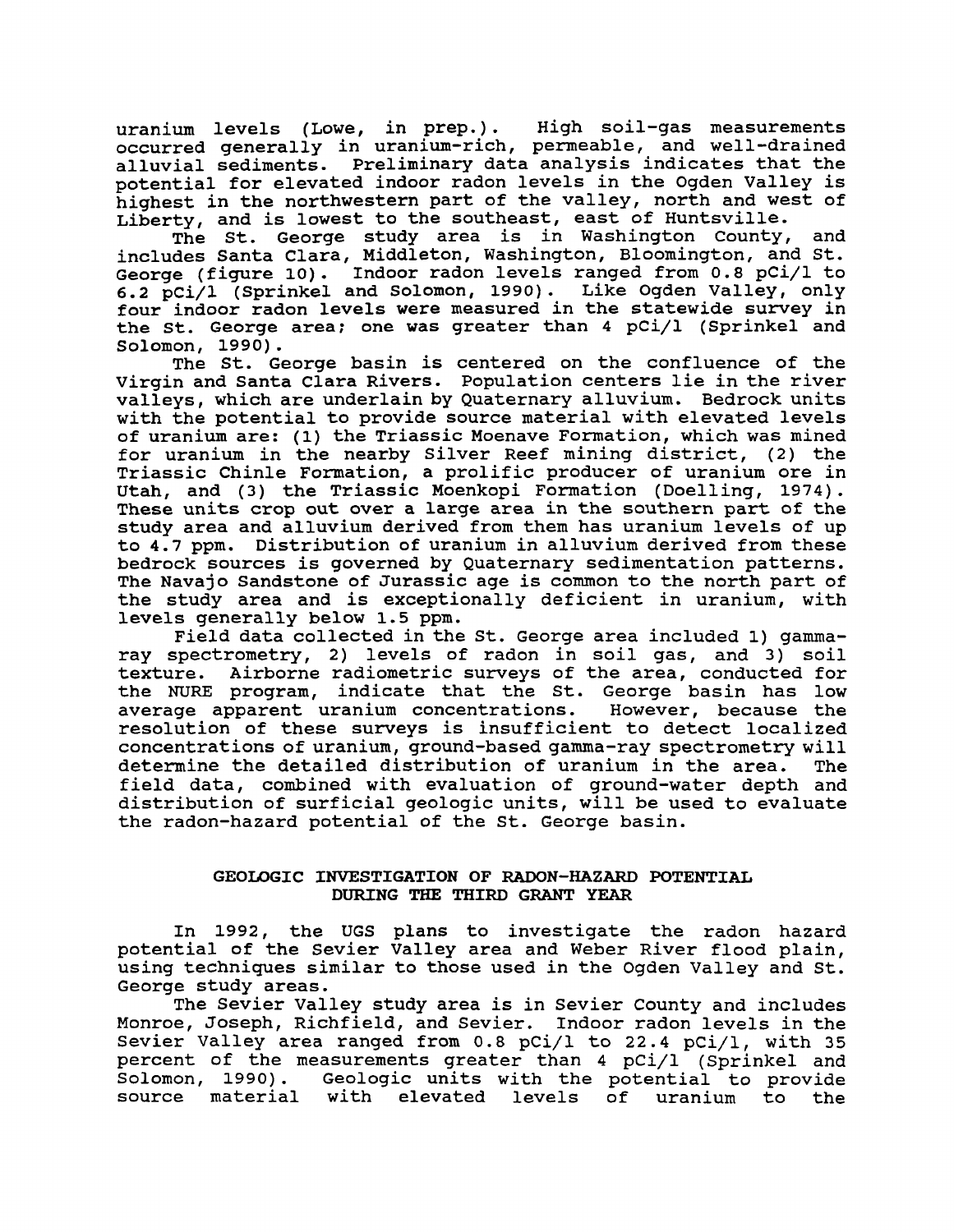unconsolidated valley fill may be calc-alkaline volcanic flows and tuff bedrock of the Marysvale volcanic field (Cunningham and others, 1983).

The Weber River flood plain is in Weber County, and includes uintah, South Weber, and Roy. Indoor radon levels in the Weber River flood plain ranged from 0.8 pCi/1 to 68.2 pCi/1 (the highest value recorded in Utah), with 35 percent of the measurements<br>greater than 4 pCi/l (Sprinkel and Solomon, 1990). Only four greater than 4 pCi/l (Sprinkel and Solomon, 1990). indoor radon levels were measured in the statewide survey in the Weber River flood plain; three were greater than 4 pCi/l (Sprinkel and Solomon, 1990). A geologic unit that may have potential to provide source material with elevated levels of uranium to the Quaternary deposits in the area is the Precambrian Farmington Canyon Complex, which consists of argillite, gneiss, and schist (Davis, 1985: Nelson and Personius, 1990).

#### CONCLUSION

Radon is an environmental concern throughout the country because of its suspected link to lung cancer. The SIRG Program developed by the EPA has been successful in fostering an indoor radon program in utah. Because of the complex relationship between geologic and non-geologic factors that control radon levels, successful interagency cooperation between the UGS and the UDRC has played an important role in the indoor radon program. Additional grants by the EPA will strengthen federal/state partnerships and continue to provide valuable information for communicating and reducing the radon risk in the state.

Geology can be successfully used as a predictor of areas with elevated indoor radon levels. Airborne radiometric surveys can be used in conjunction with regional geologic maps to identify regional uranium anomalies. Ground surveys then determine detailed uranium distribution in geologic units and identify other geologic<br>factors such as shallow ground water and soil permeability. This factors such as shallow ground water and soil permeability. combination of airborne and ground studies enables identification of areas that have a higher potential for elevated indoor radon levels.

Although geologic investigations can show the relative hazard potential of an area, indoor testing is still the only reliable way<br>to determine indoor radon levels in an individual building. Nonto determine indoor radon levels in an individual building. co decerming indoof factors for the in an individual building. Non geologic factors such as weather, lifestyle, and building construction and design make predicting radon levels from building to building difficult even *in* areas of high geologic potential for In the past 15 years, the building industry has made structures more energy efficient by restricting ventilation and air flow, which has to some extent increased the indoor radon hazard. Indoor testing can be used in existing structures to monitor indoor radon levels and show which buildings may require mitigation. However, it is still important to determine the indoor radon hazard potential of an area so that *in* high-hazard areas, mitigation techniques can be incorporated into building design prior to construction.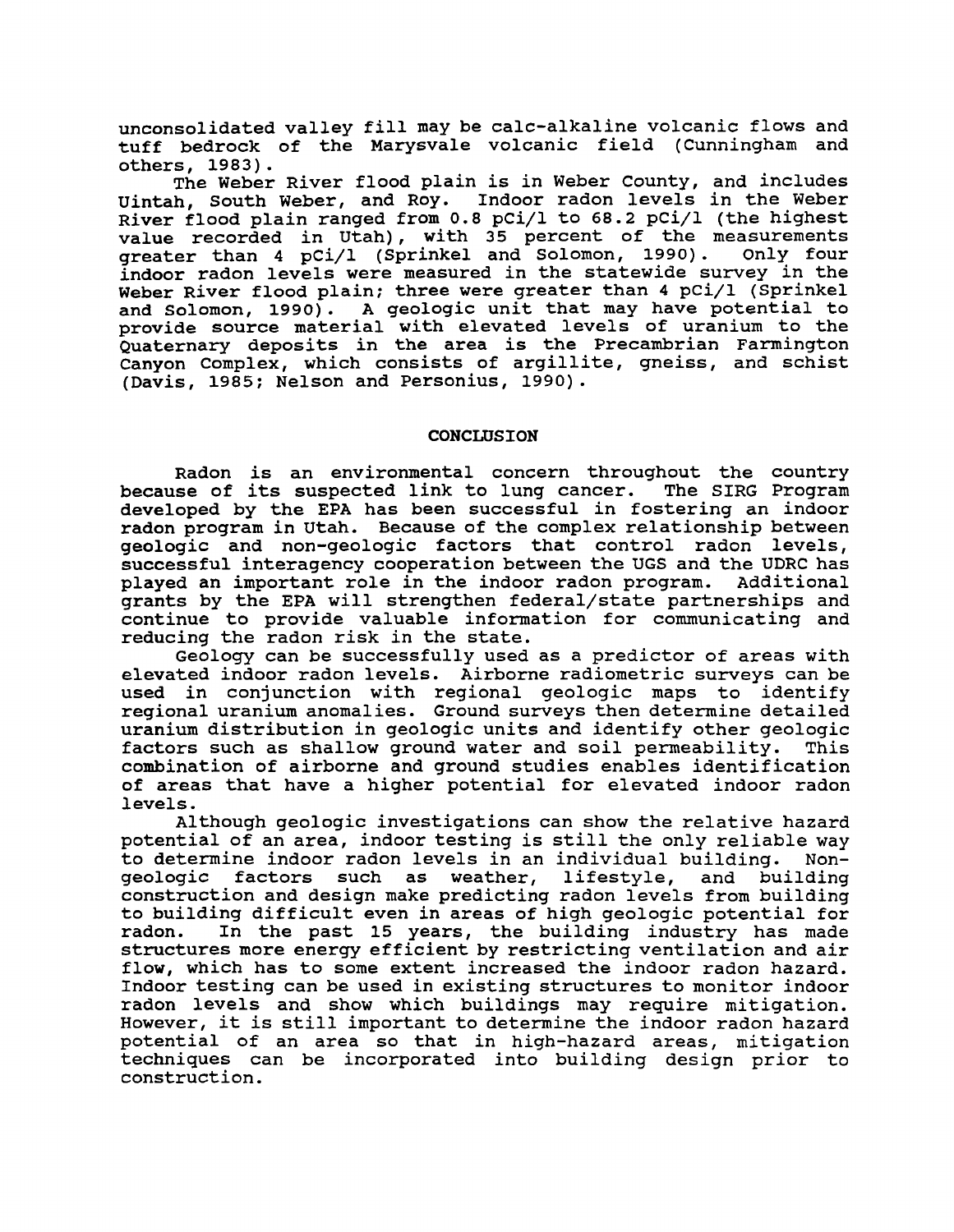#### ACKNOWLEDGEMENTS

We are indebted to Dane Finerfrock and John Hultquist, UDRC, for managing the SIRG Program. The UDRC is the lead agency for the program, and has conducted investigations of indoor radon levels throughout the state. These investigations establish the basis for validation of geologic models. Dennis Nielson, UURI, studied variantion of georogic moders. Dennie hiereen, edit, beauted<br>aerial radiometric data in the Sandy area, and provided many helpful suggestions for the interpretation of geologic data.

#### REFERENCES CITED

- Anderson, L. R., Keaton, J. R., and Bischoff, J.E., 1986a, Liquefaction potential map for Utah County, Utah: Logan, Utah State University, Department of Civil and Environmental Engineering, and Salt Lake City, Dames & Moore Consulting Engineering, and burd line ordy, bumes a noore consureing Geological Survey, 46 p.
- Anderson, L. R., Keaton, J. R., Spitzley, J.E., and Allen, A.C., 1986b, Liquefaction potential map for Salt Lake County, Utah: Logan, Utah State University, Department of Civil and Environmental Engineering, and Salt Lake City, Dames & Moore Consulting Engineers, unpublished final technical report to the U.S. Geological Survey, 48 p.
- Baker, A. A., 1964, Geology of the Orem quadrangle, Utah: U.S. Geological Survey Geologic Quadrangle Map GQ-241, scale 1:62,500.
- ----1972, Geologic map of the Bridal veil Falls quadrangle, Utah: u.S. Geological Survey Geologic Quadrangle Map GQ-998, scale 1:62,500.
- ----1973, Geologic map of the Springville quadrangle, Utah: U.S. Geological Survey Geologic Quadrangle Map GQ-II03, scale 1:62,500.
- Condie, K.C., 1967, Petrology of the late Precambrian tillite(?) association in northern Utah: Geological Society of America Bulletin, v. 78, no. 11, p. 1317-1344.
- Crittenden, M.D., Jr., 1972, Geologic map of the Browns Hole quadrangle, Utah: U.S. Geological Survey Geologic Quadrangle Map GQ-968, scale 1:24,000.
- ----1976, stratigraphic and structural setting of the Cottonwood area, Utah, in Hill, J.G., editor, Symposium on geology of the Cordilleran hingeline: Denver, Rocky Mountain Association of Geologists, p. 363-379.
- Crittenden, M.D., Jr., and Sorensen, M.L., 1979, Geologic map of the Huntsville quadrangle, Weber and Cache counties, Utah: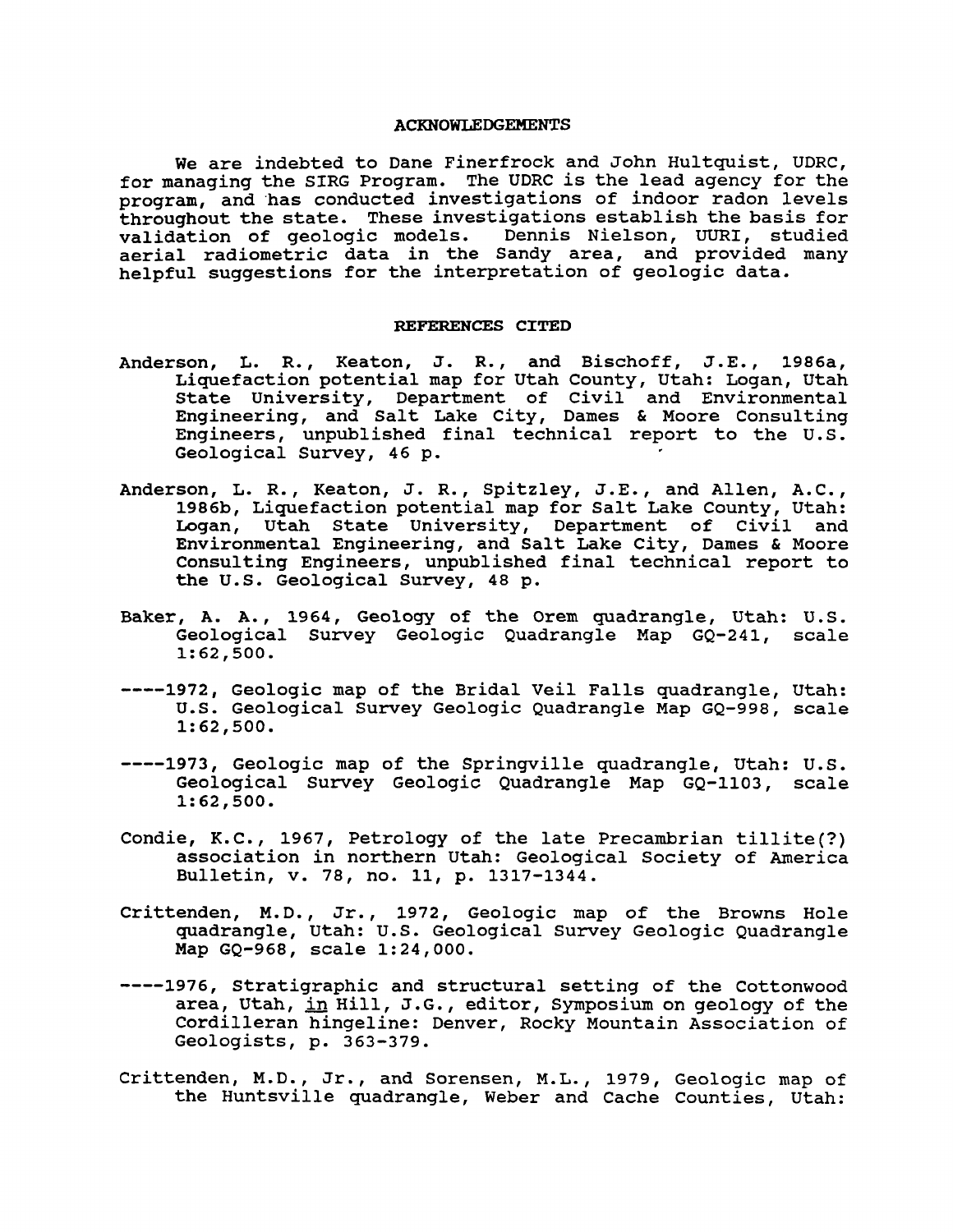u.s. Geological Survey Geologic Quadrangle Map GQ-1503, scale 1:24,000.

- cunningham, C.G., Steven, T.A., Rowley, P.o., G1assgold, L.B., and Anderson, J.J., 1983, Geologic map of the Tushar Mountains and adjoining areas, Marysvale volcanic field, utah: U.S. Geological Survey Miscellaneous Investigations Map I-1430-A, scale 1:50,000.
- Davis, F.D., 1985, Geologic map of the northern Wasatch Front, Utah: Utah Geological and Mineral Survey Map 53-A, scale  $1:100,000.$
- Doelling, He1lmut, 1974, Uranium-vanadium occurrences of Utah: Utah Geological and Mineral Survey Open-File Report 18, variously paginated.
- Duval, J.S., and otton, J.K., 1990, Radium distribution and indoor radon in the Pacific Northwest: Geophysical Research Letters, v. 17, no. 6, p. 801-804.
- EG&G Geometrics, 1979, Aerial gamma ray and magnetic surveys, Ogden and Salt Lake city quadrangles, Utah: Final Report to the U.S. Department of Energy, v. 1 and 2.
- Environmental Protection Agency, 1986, A citizens guide to radon, what it is and what to do about it: Environmental Protection Agency and Center for Disease Control, OPA-86-004, 13 p.
- ----1989, Guidance for the State Indoor Radon Grants Program, Section 306, Indoor Radon Abatement Act: U.S. Environmental Protection Agency, Office of Radiation Programs, 47 p.
- James, L.P., 1979, Geology, ore deposits, and history of the Big Cottonwood mining district, Salt Lake County, Utah: Utah Geological and Mineral Survey Bulletin 114, 98 p.
- Leggette, R.M., and Taylor, G.H., 1937, Geology and ground-water resources of Ogden Valley, Utah: u.s. Geological Survey Water-Supply Paper 796-0, p. 99-161.
- Lofgren, B.E., 1955, Resume of the Tertiary and Quaternary stratigraphy of Ogden Valley, Utah, in Eardley, A.J., editor, Tertiary and Quaternary geology of the eastern Bonneville Basin: utah Geological Society Guidebook, no. 10, p. 70-84.
- Lowe, M.V., in prep., Quaternary geologic maps of the Snow Basin, Browns Hole, Huntsville, North ogden, Durst Mountain, and Mantua quadrangles, Utah: Unpublished Weber County Planning Commission maps, scale 1:24,000.
- Machette, M. N., 1989, preliminary surficial geologic map of the Wasatch fault zone, eastern part of Utah Valley, Utah County and parts of Salt Lake and Juab counties, Utah: U.S.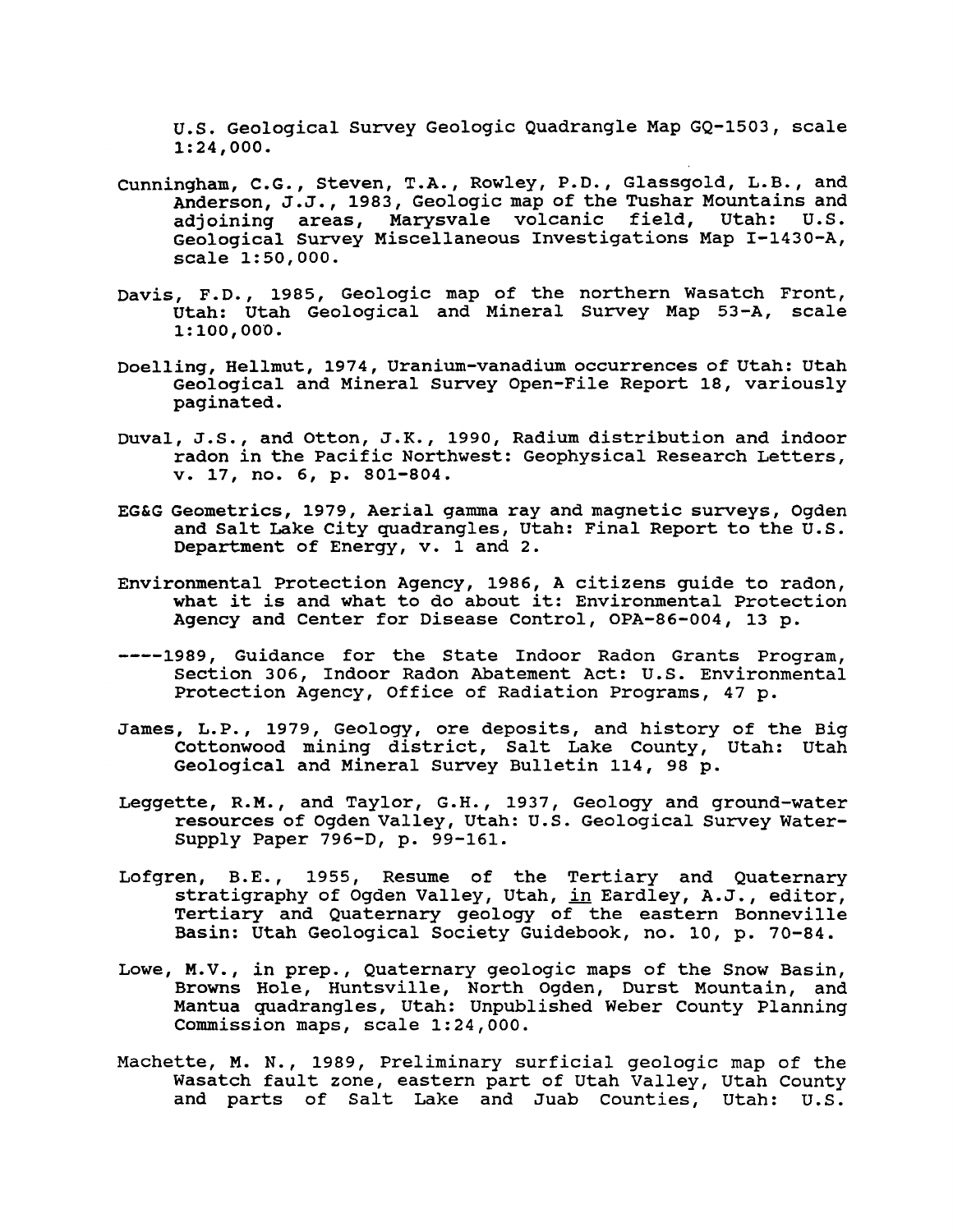Geological survey Miscellaneous Field Studies Map MF-2109, scale 1:50,000.

- Nelson, A.R., and Personius, S.F., 1990, Preliminary surficial geologic map of the Weber segment, Wasatch fault zone, Weber and Davis counties, utah: U.S. Geological Survey Miscellaneous Field Studies Map MF-2132, scale 1:50,000.
- Personius, S.F., and Scott, W.E., 1990, preliminary surficial geologic map of the Salt Lake City segment and parts of adjacent segments of the Wasatch fault zone, Davis, Salt Lake, and Utah Counties, Utah: U.S. Geological Survey Miscellaneous Field Studies Map MF-2114, scale 1:50,000.
- Schmidt, Anita, Puskin, J.S., Nelson, Christopher, and Nelson,<br>Neal, 1990, Estimate of annual radon-induced cancer deaths -EPA's approach, in U.S. Environmental Protection Agency - The 1990 International symposium on Radon and Radon Reduction Technology, Atlanta, Georgia - Preprints: U.S. Environmental Protection Agency, EPA/600/9-90/005a, v. I, p. II-3.
- Solomon, B.J., Black, B.D., Nielsen, D.L., and Cui, Linpei, 1991, Identification of radon-hazard areas along the Wasatch Front, Utah, using geologic techniques, in McCalpin, J.P., ed., Proceedings of the 27th Symposium on Engineering Geology and Geotechnical Engineering: Logan, Utah State University, Department of Geology, p. 40-1 - 40-16.
- Sprinkel, D.A., and Solomon, B.J., 1990, Radon hazards in Utah: Utah Geological and Mineral Survey Circular 81, 24 p.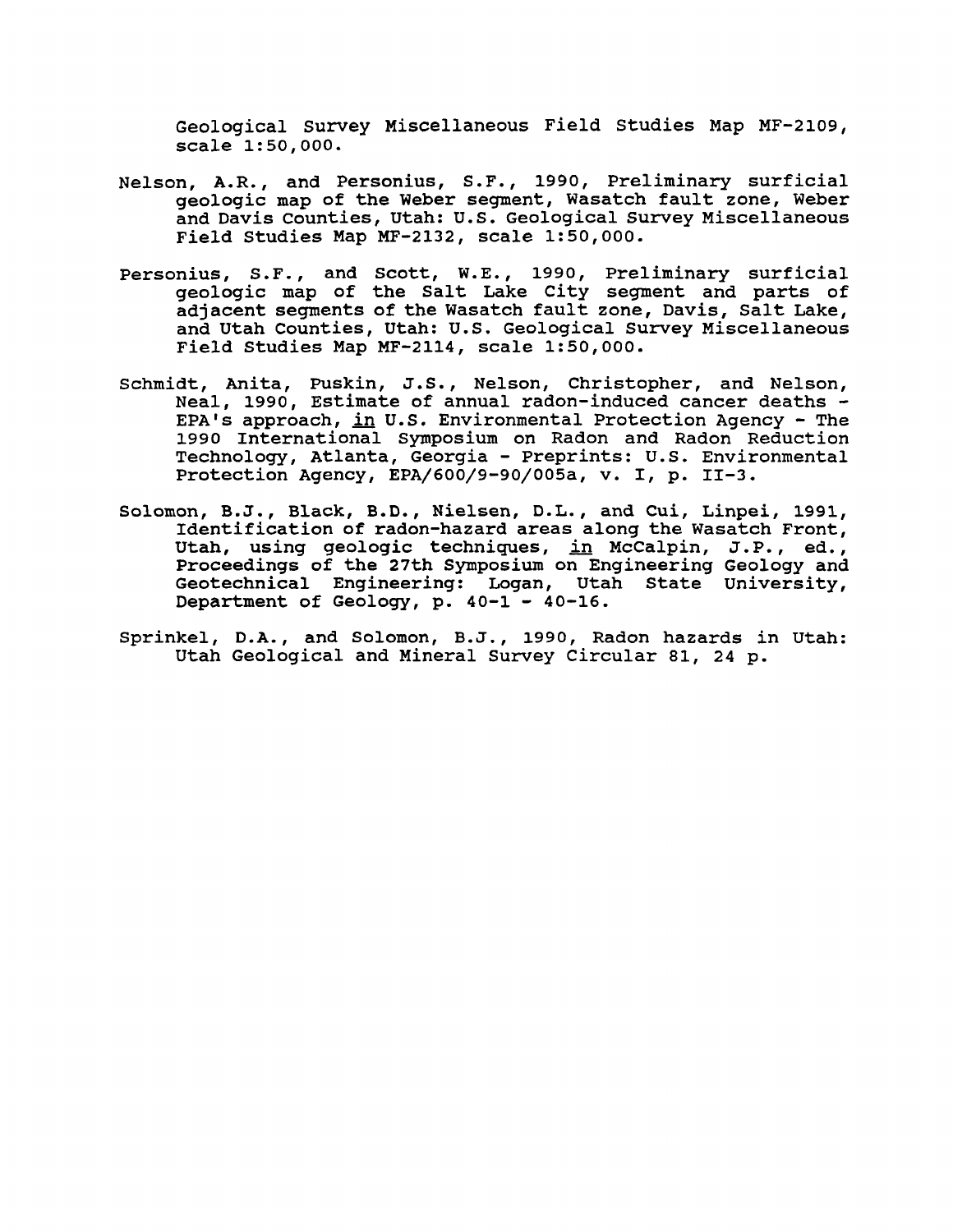Figure 1. Radon risk evaluation chart (modified from EPA, 1986).

- Figure 2. Map showing location of the east Sandy and east Provo study areas.
- Figure 3. Uranium concentrations in the vicinity of the east Sandy<br>study area from the airborne radiometric survey. The heavy study area from the airborne radiometric survey. line is the Wasatch Range front. BCC is Big cottonwood Canyon; LCC is Little Cottonwood Canyon. contour interval 0.4 ppm (Solomon and others, 1991).
- Figure 4. Map showing the radon-hazard potential of east Sandy (Solomon and others, 1991).
- Figure 5. Map showing the radon-hazard potential of east Provo (Solomon and others, 1991).
- Figure 6. Sketch of regional geology showing the relationship between uranium sources, depositional areas, and radon-hazard potential in east Sandy (Solomon and others, 1991).
- Figure 7. Sketch of regional geology showing the relationship between uranium sources, depositional areas, and radon-hazard potential in east Provo (Solomon and others, 1991).
- Figure 8. Map showing location of Ogden Valley study area.
- Figure 9. Map showing relative uranium concentrations in the Ogden Valley area.
- Figure 10. Map showing location of st. George study area.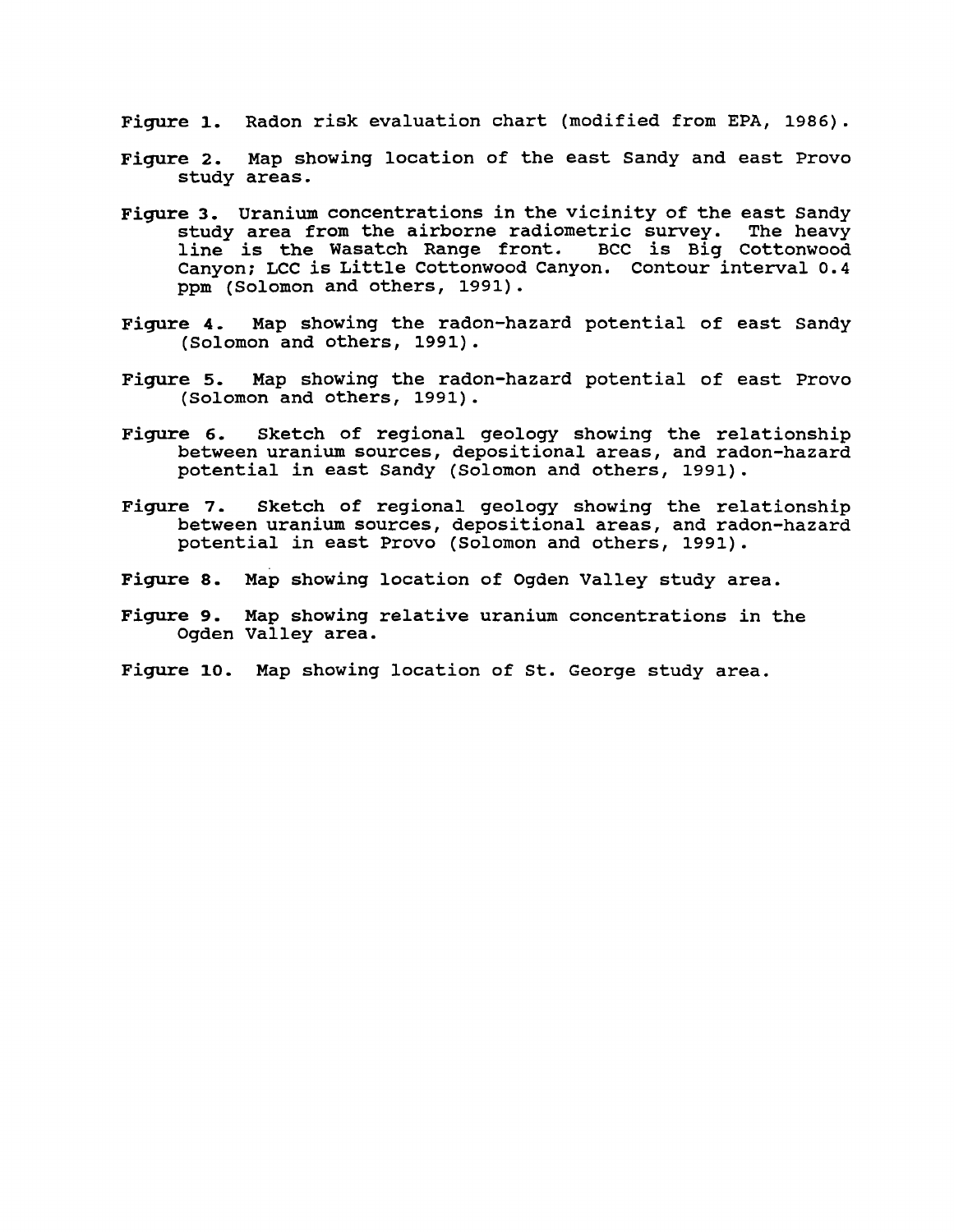## Radon Risk Evaluation Chart

|                | Estimated number of<br>lung cancer deaths |                                     |                                              |
|----------------|-------------------------------------------|-------------------------------------|----------------------------------------------|
| рСіЛ           | due to radon<br>exposure (out of<br>1000) | Comparable<br>exposure levels       | Comparable risk                              |
| 200            | 440-770                                   | 1000 times average<br>outdoor level | More than 60 times<br>non-smoker risk        |
| 100            | 270-630                                   | 100 times average                   | 4 pack-a-day smoker                          |
|                |                                           | indoor level                        | 20,000 chest x-rays per<br>year              |
| 40             | 120-380                                   |                                     |                                              |
| 20             | 60-210                                    | 100 times average<br>outdoor level  | 2 pack-a-day smoker                          |
| 10             | 30-120                                    |                                     | 1 pack-a-day smoker                          |
|                |                                           | 10 times average<br>indoor level    | 5 times non-smoker                           |
| 4              | 13-50                                     |                                     | risk                                         |
| $\overline{2}$ | $7-30$                                    | 10 times average<br>outdoor level   | 200 chest x-rays per<br>year                 |
| $\mathbf{1}$   | $3 - 13$                                  | Average indoor                      | Non-smoker risk of<br>dying from lung cancer |
|                |                                           | level                               | 20 chest x-rays per                          |
| 0.2            | $1 - 3$                                   | Average outdoor<br>level            | year                                         |

Figure 1.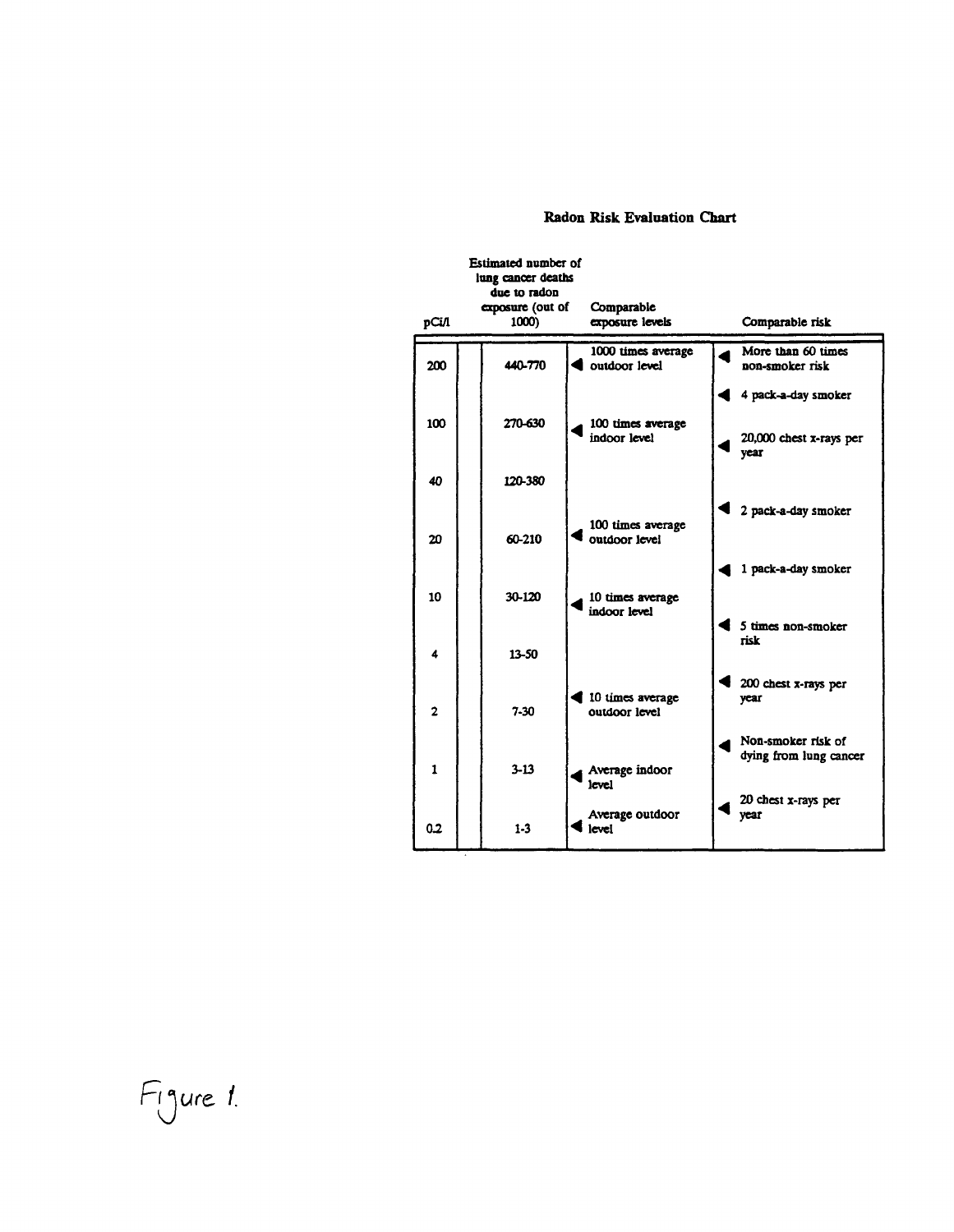

Figure 2.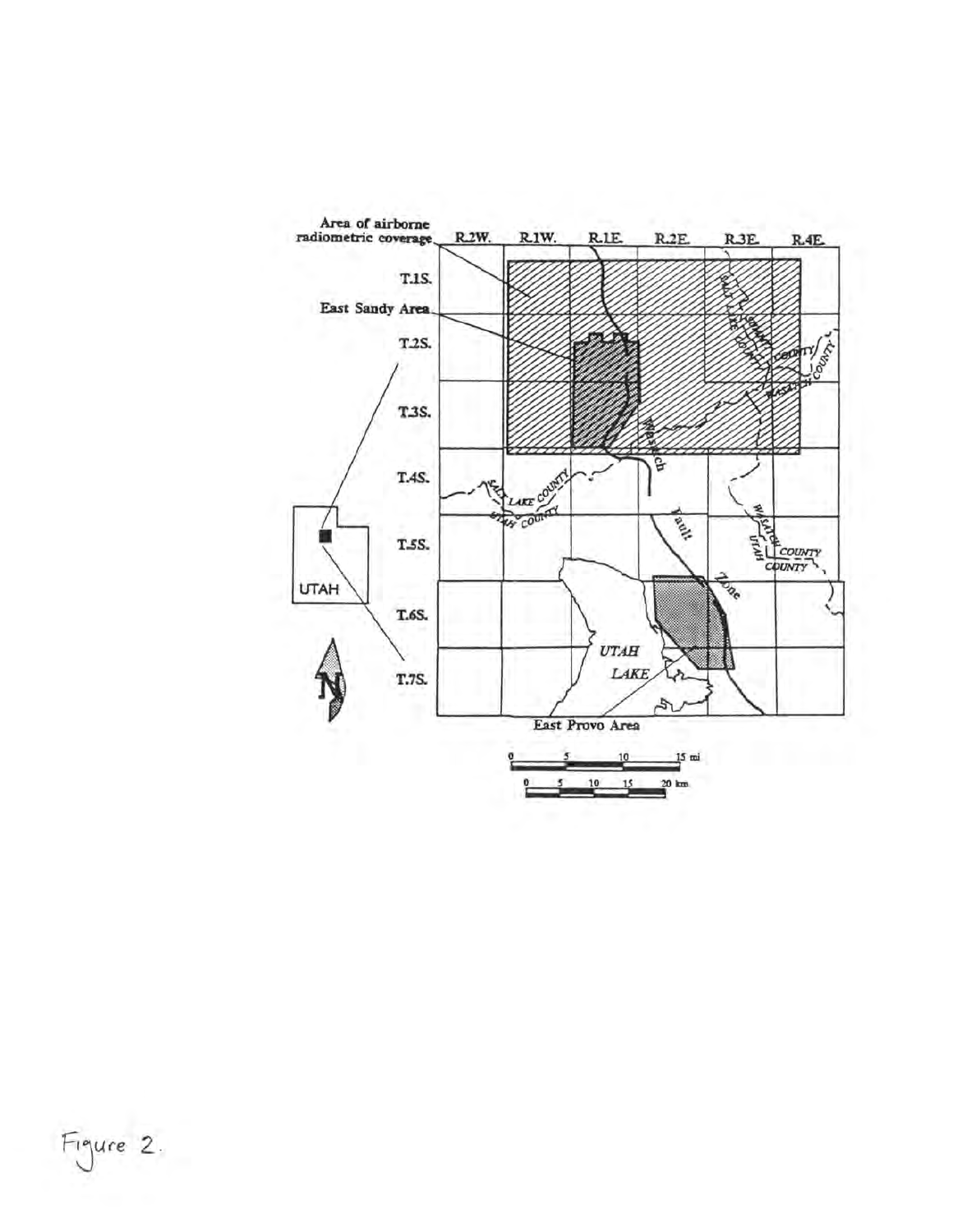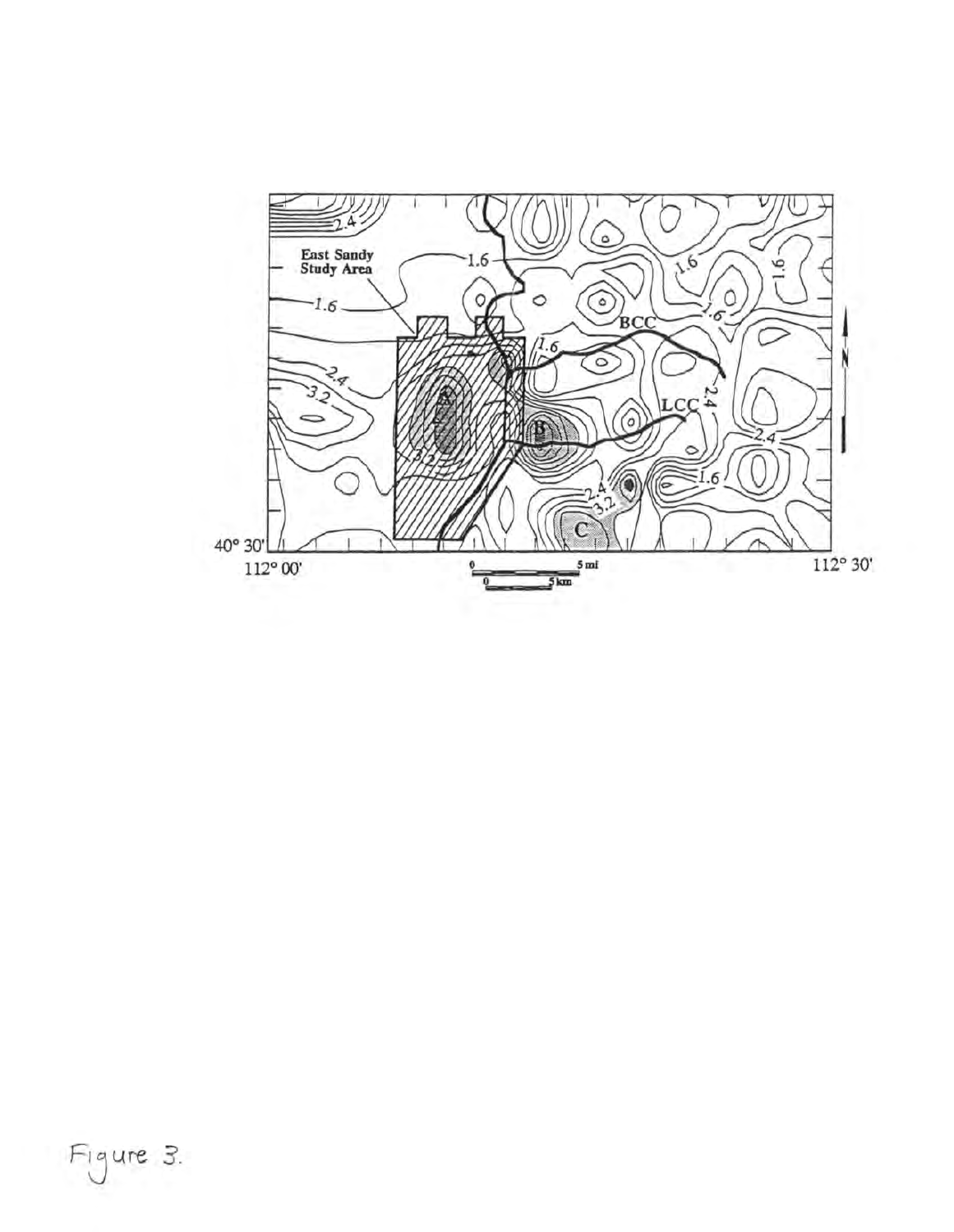

Figure 4.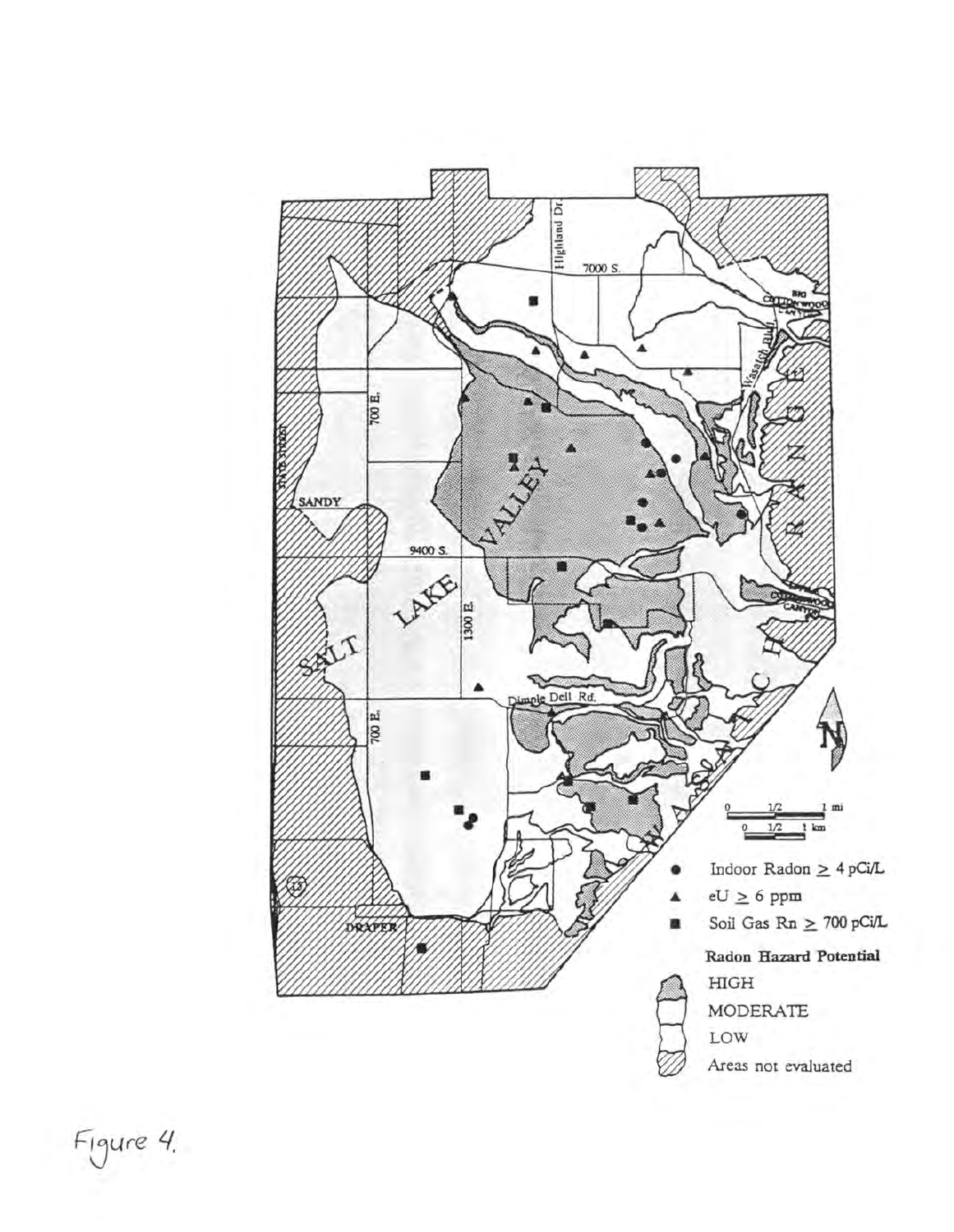

Figure 5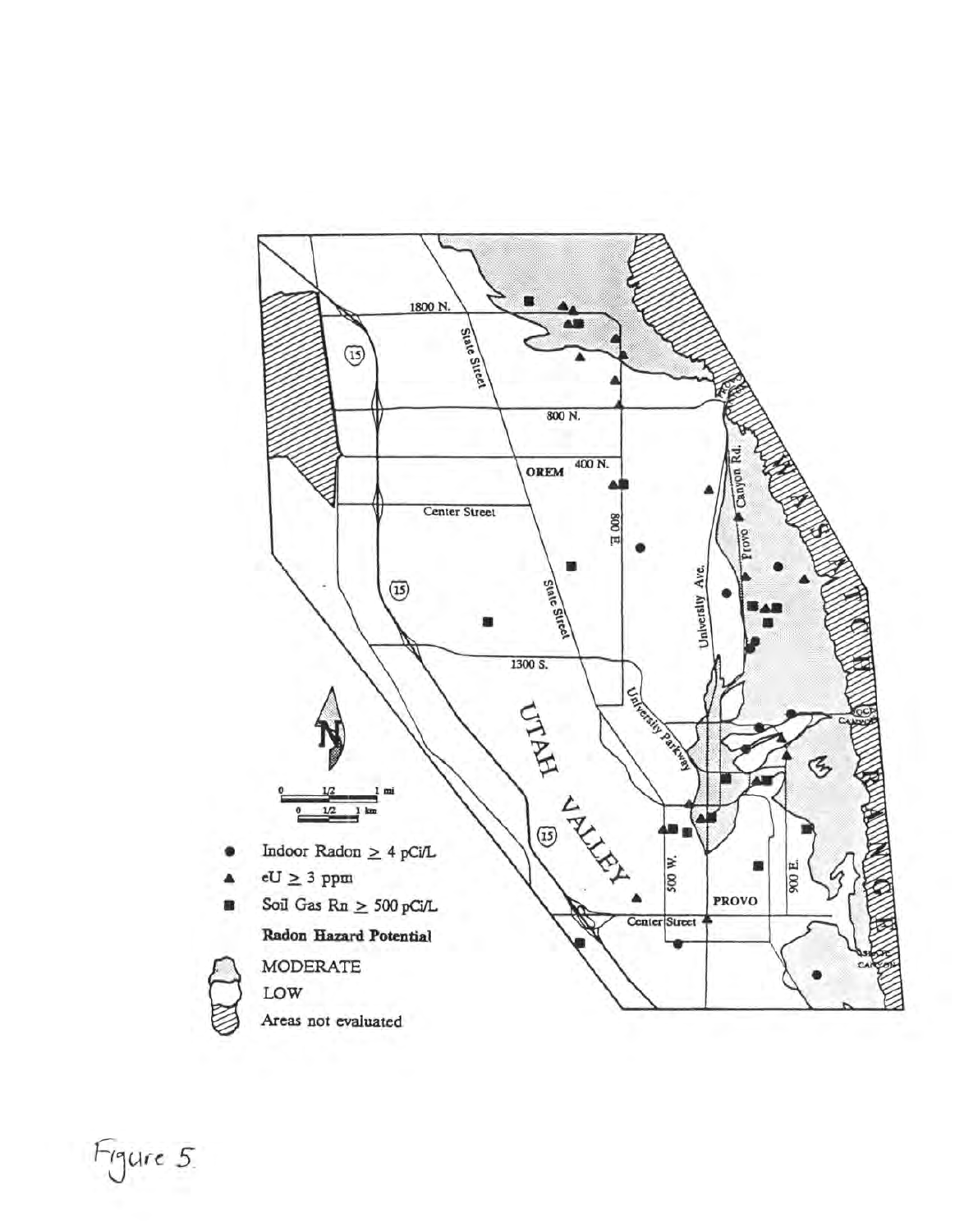

Figure G.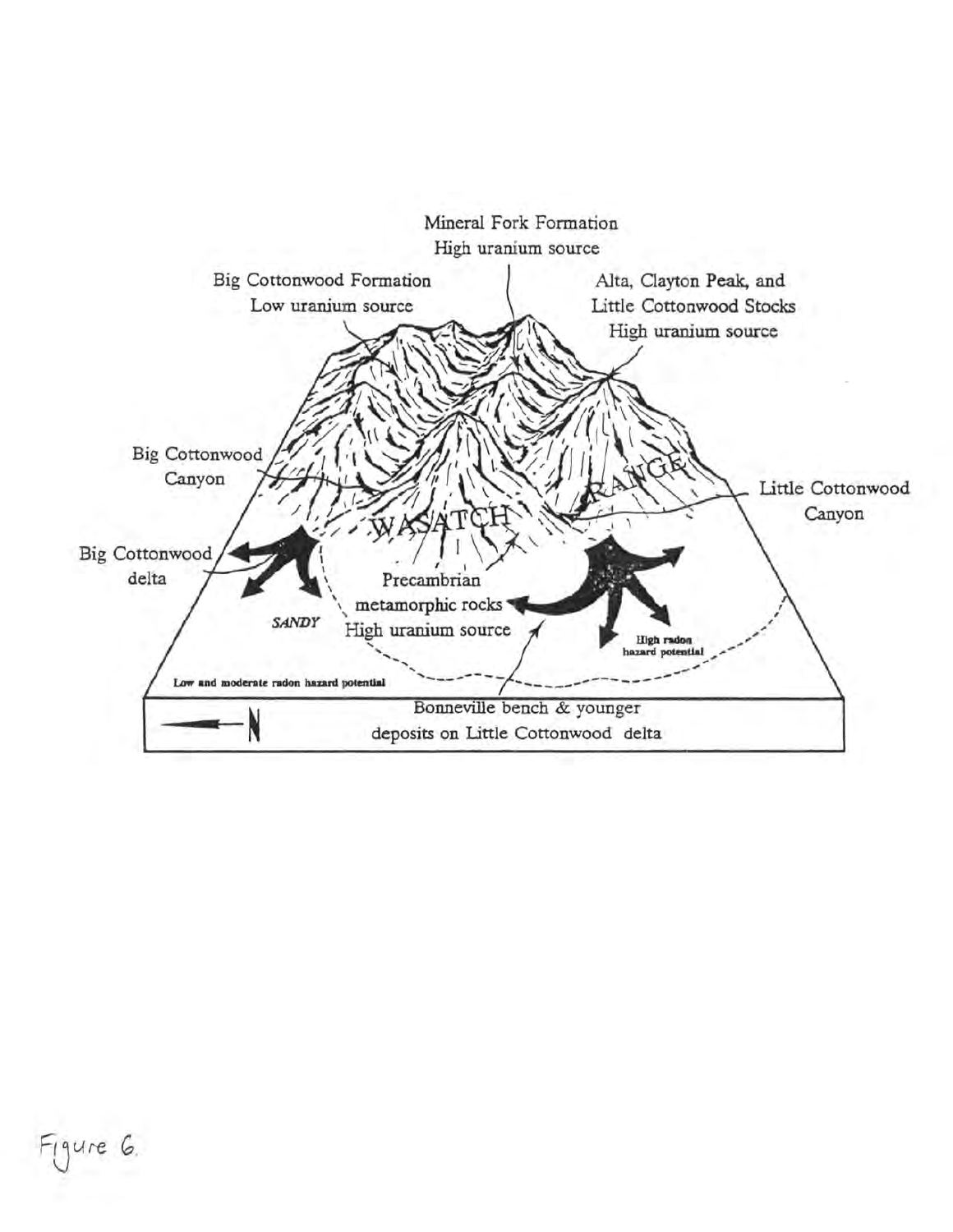

Figure 7.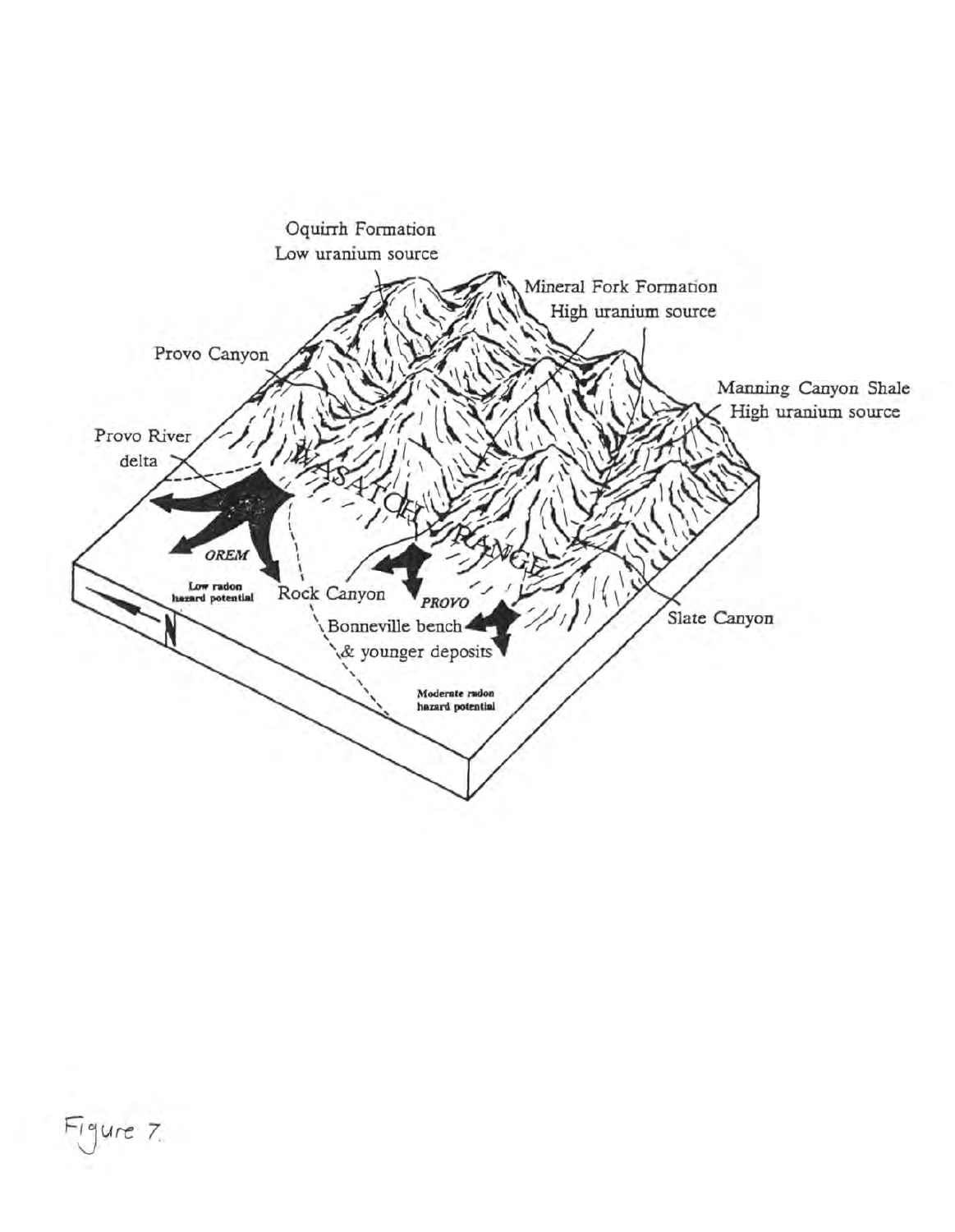